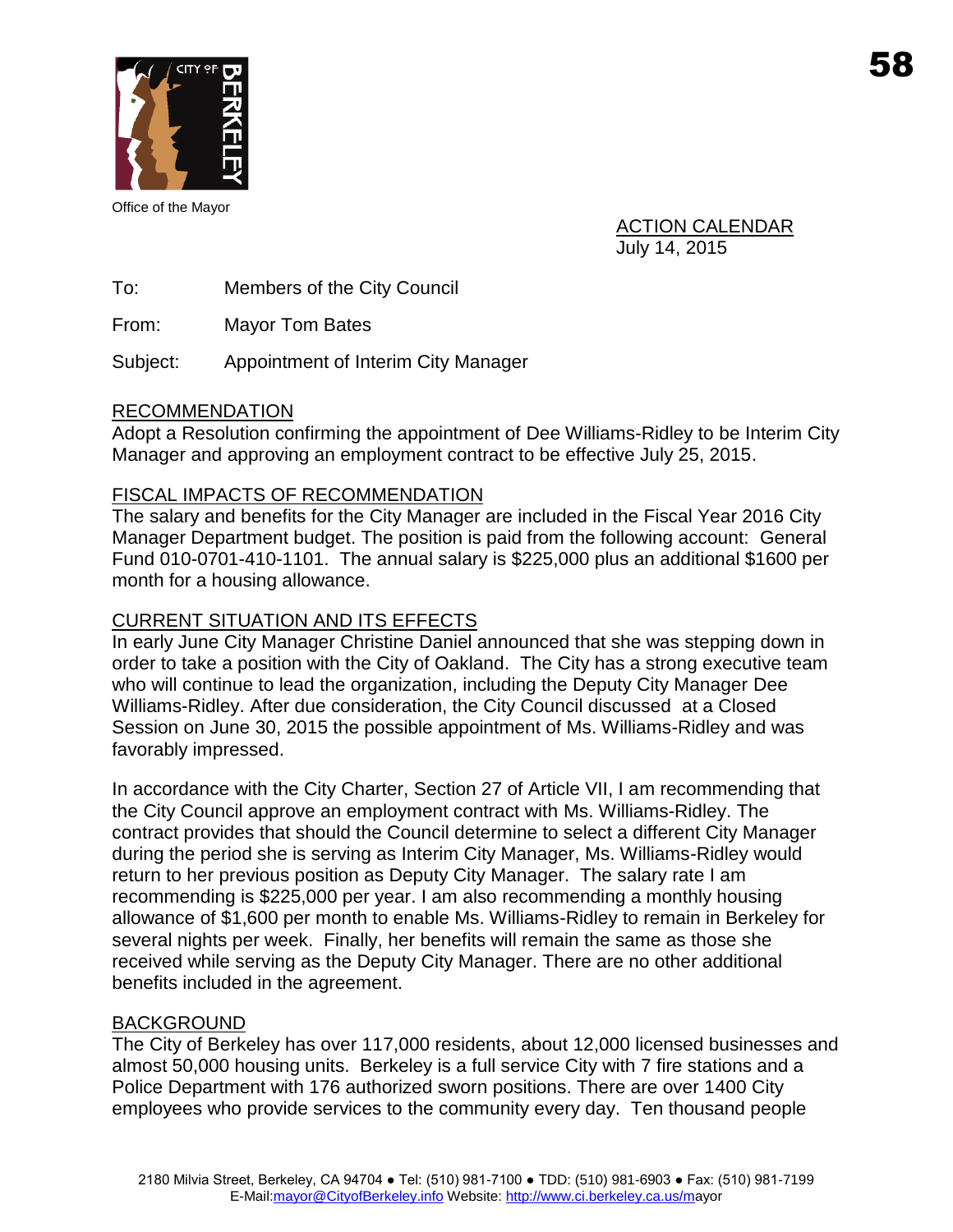come through the Downtown on a daily basis to reach the UC Berkeley campus. We have thriving residential and commercial neighborhoods and an engaged and active community. The City's annual budget for Fiscal Year 2016, on an all funds basis, is projected to be almost \$340,000,000, a bit less than half of which is the General Fund. The City Charter provides that the City Manager is responsible to the Council for the implementation of Council policy and for the efficient administration of all affairs of the City. When the position of City Manager is vacated, the Charter requires the City Council to appoint an individual to fill that position.

Ms. Williams-Ridley was previously the Deputy City Manager for the City of Modesto, where she oversaw Human Resources, Public Information, Information Technology, Public Works, and the Community and Economic Development Departments, in addition to working closely with the Modesto City Council on city-wide strategic planning.

Previously in Modesto, Ms. Williams-Ridley served as Human Resources Director, after working as Assistant Director of Human Resources for San Mateo County and Personnel Services Manager for Sacramento County. She is the chair of the Committee on Diverse Communities for the League of California Cities.

She received a Bachelor's degree in Government from California State University, Sacramento.

## RATIONALE FOR RECOMMENDATION

Ms. Williams-Ridley has an extensive background in public administration, having served in a variety of different capacities over the course of her career. She has served the City capably and well as Deputy City Manager over the last six months and I am confident will continue to do so as the Interim City Manager.

#### ALTERNATIVE ACTIONS CONSIDERED None.

CONTACT PERSON Tom Bates, Mayor, 981-7100

Attachments: Resolution: Appointment of Dee Williams-Ridley as Interim City Manager Exhibit A. Agreement between City of Berkeley and Dee Williams-Ridley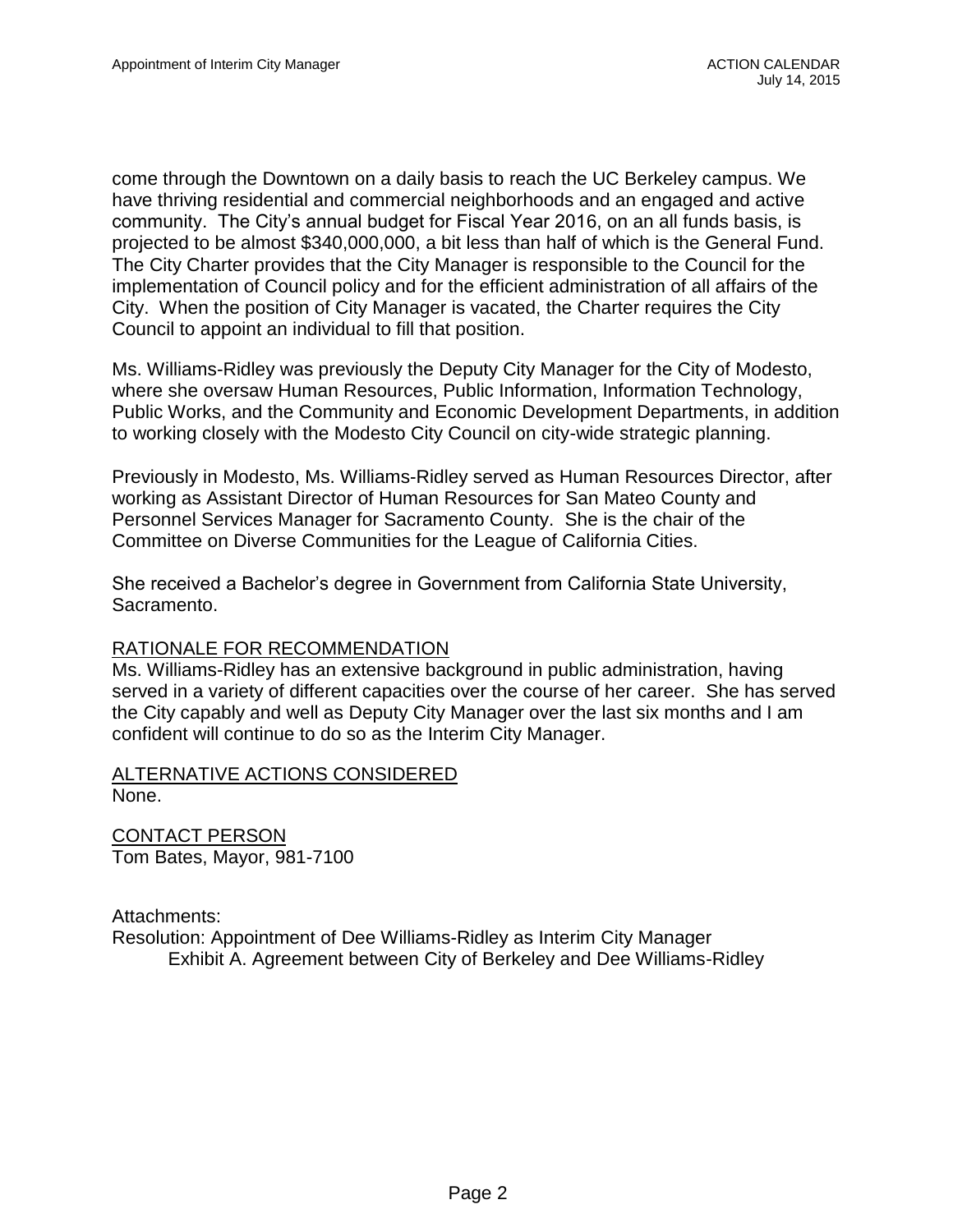### RESOLUTION NO. ##,###-N.S.

#### APPOINTMENT OF DEE WILLIAMS-RIDLEY AS INTERIM CITY MANAGER

WHEREAS, Section 27 of the City Charter provides that the City Manager shall be appointed by the City Council as the administrative head of the Municipal Government for an indefinite period; and

WHEREAS, Dee Williams-Ridley has an extensive background in public administration including her work as Deputy City Manager for the City of Berkeley; and

WHEREAS, Ms. Williams-Ridley previously worked for the City of Modesto as the Deputy City Manager and Human Resources Director, and prior to that as Assistant Director of Human Resources for San Mateo County and Personnel Services Manager for Sacramento County; and

WHEREAS, Ms. Williams-Ridley received her Bachelor of Arts degree in Government from California State University Sacramento; and

WHEREAS, Ms. Williams-Ridley has served the City of Berkeley capably and well for the last six months as Deputy City Manager.

NOW THEREFORE, BE IT RESOLVED by the Council of the City of Berkeley that the Council hereby appoints Dee Williams-Ridley as the Interim City Manager, effective July 25, 2015, on the terms and conditions set forth in contract attached hereto as Exhibit A.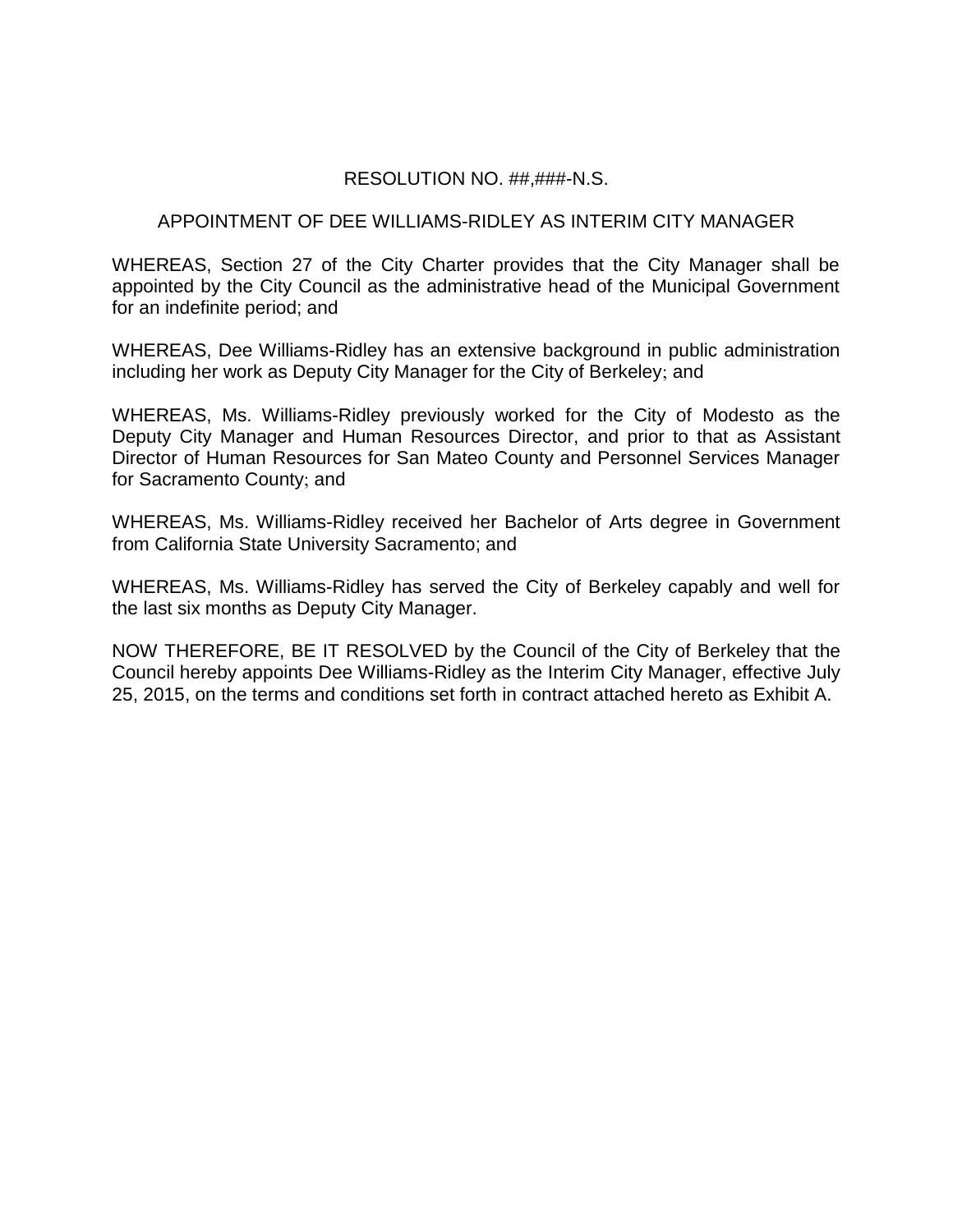# AGREEMENT

This Agreement is entered into on July 15, 2015 between the CITY OF BERKELEY, a Charter City organized and existing under the laws of the State of California ("City") and DEE WILLIAMS-RIDLEY, ("WILLIAMS-RIDLEY") collectively "the parties."

This Agreement is made with reference to the following facts and objectives:

The Charter of the City of Berkeley invests the City Council with the sole authority to employ a City Manager; and the City Council desires to employ DEE WILLIAMS-RIDLEY as the Interim City Manager of the City of Berkeley for a six month period or until such time as the Council appoints a City Manager or terminates WILLIAMS-RIDLEY's Interim appointment.

THEREFORE, in consideration of mutual promises and covenants set forth below, the parties agree as follows:

- 1. COMMENCEMENT AND TERMINATION OF EMPLOYMENT
	- a. The City Council hereby employs Williams-Ridley as the Interim City Manager and she hereby accepts employment as the Interim City Manager for a period of six months commencing on July 25, 2015. Williams-Ridley shall continue to serve as Interim City Manager until such time as the Council either take action to appoint a City Manager, or terminates her Interim appointment.
	- b. Pursuant to Charter section 27, Williams-Ridley shall serve at the pleasure of the Council and may be removed from office by a vote of five members of the City Council with or without cause.
- 2. DUTIES
	- a. Williams-Ridley shall carry out the functions and duties of the position of the City Manager in a manner consistent with the Charter of the City of Berkeley and such other laws and regulations as may be applicable.

# 3. COMPENSATION

- a. As compensation for services rendered under this contract, Williams-Ridley shall receive an annual salary of \$225,000. Said salary shall be paid on the dates and in the manner consistent with the payroll procedures in use for City of Berkeley career employees.
- b. During her term as Interim City Manager, Williams-Ridley shall also be entitled to an additional \$1,600 per month for a housing allowance to enable her to remain within Berkeley several nights per week.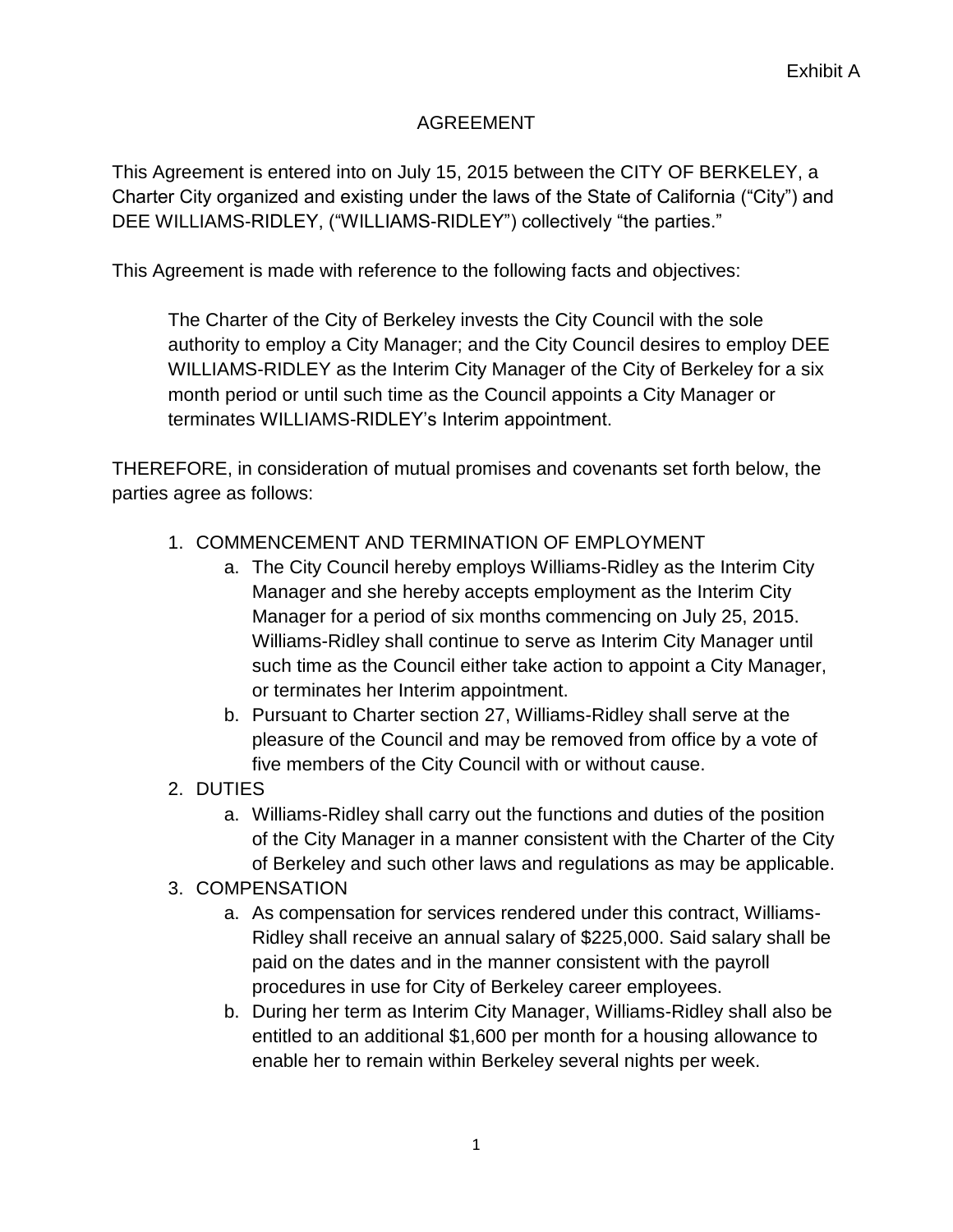- c. In addition, Williams-Ridley shall receive such employee benefits as are payable to the City's regular-at-will employees under the City's Unrepresented Employee Manual, and any cost of living increases Council approves for regular at-will employees.
- d. During the period Williams-Ridley serves as Interim City Manager, if the Council determines it will not retain Williams-Ridley as Interim City Manager, Williams-Ridley shall be returned to her prior position of Deputy City Manager.
- e. Notwithstanding the provisions of Section 3.c, in the event the Council terminates Williams-Ridley based on conviction of, or no contest plea, to a felony or any crime involving moral turpitude or personal gain, Williams-Ridley shall not be entitled to return to her prior position as Deputy City Manager and shall be entitled only to such salary accrued to the date of termination, and such other termination benefits and payments as are required by law.

# 4. LEAVE

a. Williams-Ridley shall be entitled to such paid leave as that received by all other regular at-will employees under the City's Unrepresented Manual and will continue to accrue such leave at the same rates as she accrued in the position of Deputy City Manager.

## 5. AMENDMENT

- a. The City Council and Williams-Ridley may at any time mutually agree to amend or terminate this Agreement. Any such agreement shall be in writing.
- 6. ENTIRE AGREEMENT
	- a. This Agreement supersedes any other agreements, written or oral, expressed or implied, between the City of Berkeley and Williams-Ridley.
- 7. GOVERNING LAW
	- a. This Agreement shall be governed by the laws of the State of California.

IN WITNESS WHEREOF, the parties have executed this Agreement which shall be effective upon approval by the City Council.

CITY OF BERKELEY

| By               |  |
|------------------|--|
| Tom Bates, Mayor |  |